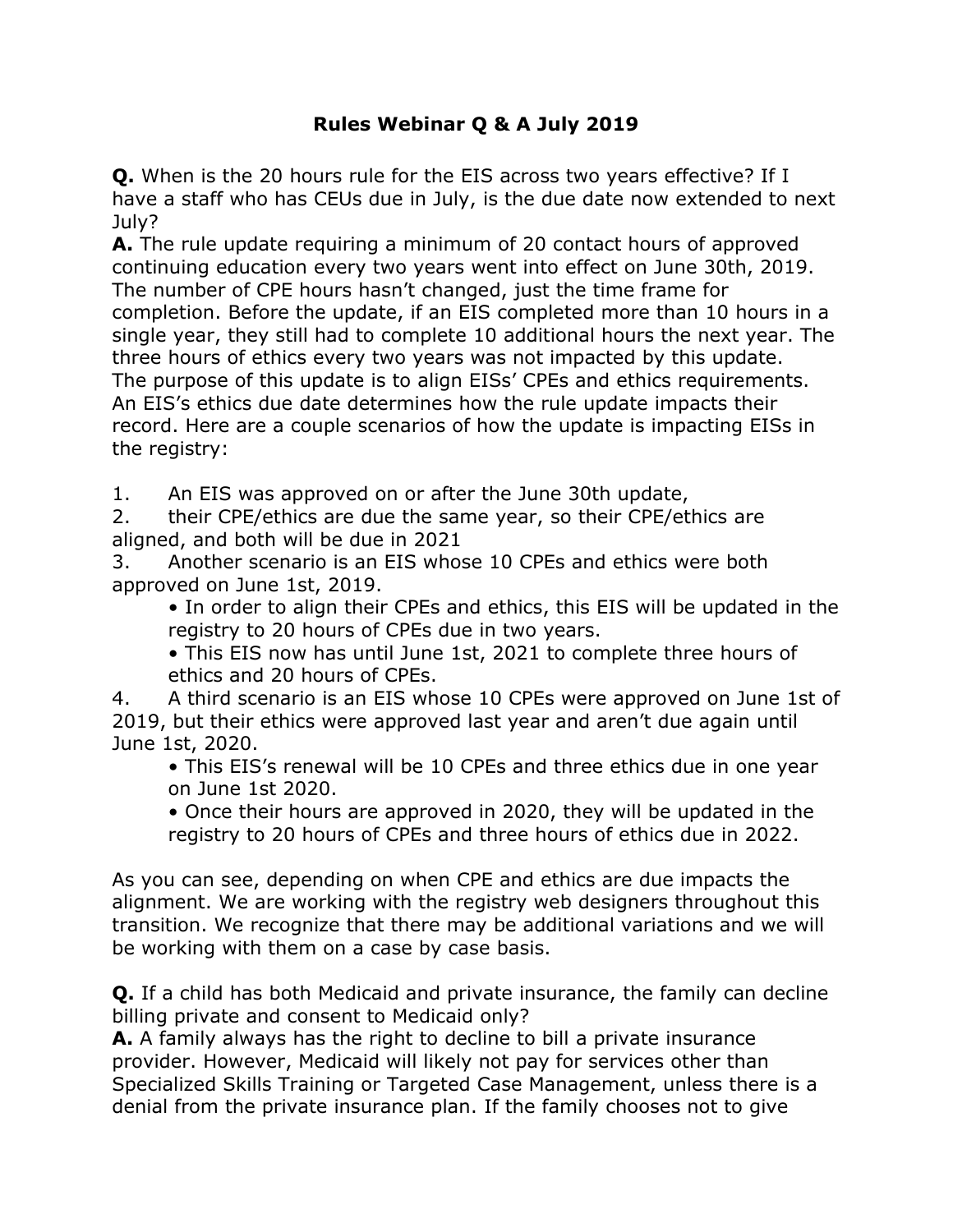consent to bill the private insurance provider, you may charge their assigned maximum monthly charge, if there is one.

**Q.** Can Specialized Skills Training (SST) now be a stand-alone service on the IFSP grid if this is something that team (including family) agrees is appropriate?

**A.** Yes, that is correct. If there is no other ongoing service, SST may be the only service on the IFSP Services Page. However, the child must still be assessed by an LPHA within 45 days prior to a periodic review.

**Q.** I am confused about Re-Assessment (RA) and the role of the Licensed Professional of the Healing Arts. I understand we don't need it on the grid it's no longer a service. But if a child gets SST only, they have to have RA 45 days before changing the grid? Or they only re-assess at annual? Or at 6 months and annual?

**A.** A child must be assessed by an LPHA within 45 days prior to any periodic review (PR), whether it is a PR held to change services, or a PR scheduled six months from the last IFSP. An LPHA must be on any team that determines or re-determines eligibility, so they will be part of the annual evaluation.

**Q.** Does a service coordinator (SC) in the Individualized Professional Development Plan? (IPDP) process right now have to abide by the one-year rule to complete the IPDP?

**A.** An SC who was hired on or after June 30th, 2019, must comply with the updated rule requiring a service coordinator to complete all assigned activities on the service coordinator's IPDP within one year from their hire date. Any SC hired prior to the June 30th, 2019, rule update, is not required to complete all IPDP activities within one year of their hire date.

**Q.** For children who currently have RA planned on the grid how do we proceed?

**A.** Your agency may proceed in whatever way you determine is best.

**Q.** Do children who are in CPS conservatorship but are placed in foster homes by placement still require parental consent to release info to the placement agency? That is the way we've always handled it.

**A.** You are correct. The Uninterrupted Scholars Act applies only to information given to a child's CPS caseworker or person fulfilling the same role for a tribal organization. It does not apply to foster placement agencies.

**Q.** Can you review again what you said about using clinical judgment when determining continuing eligibility?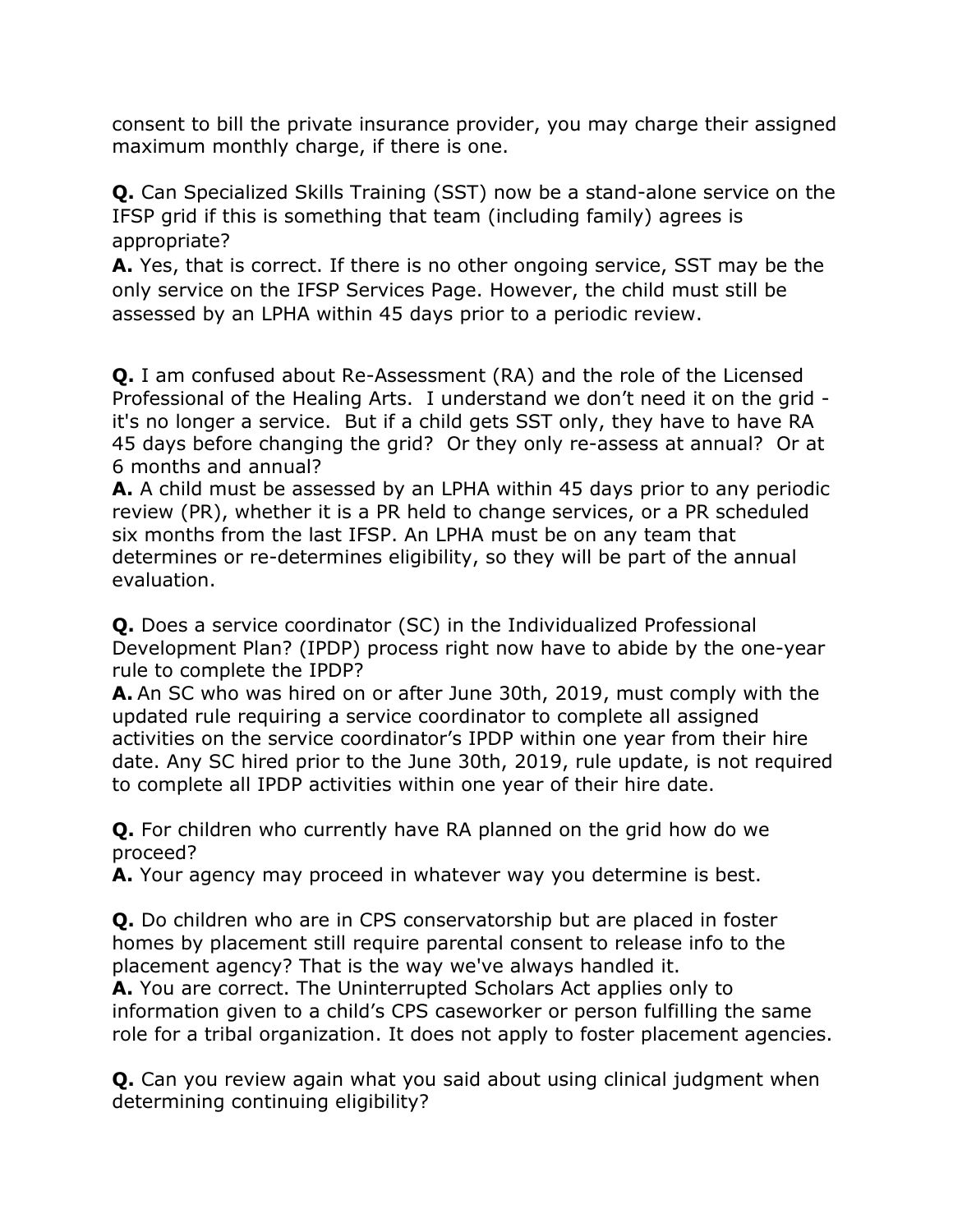**A.** Informed clinical opinion must be a component of determining and redetermining eligibility for ECI, according to 34 CFR § 303.321(a)(3)(ii). This does not mean a child does not have to meet the eligibility requirements set forth in rule. For example, clinical opinion can be used by the team in scoring individual BDI-2 items. Other examples of how teams can use informed clinical opinion can be found in the archived webinar, Eligibility Changes and the BDI-2, Part 1.

**Q.** Will there be a new MOU between DFPS and ECI?

**A.** Yes, DFPS is working on a revised MOU that will cover the changes resulting from DARS transitioning to HHSC, DFPS moving out of HHSC, any rule changes and recent legislation.

**Q.** Will new brochures say Specialized Rehabilitative Services (SRS) rather than SST?

**A.** SRS is not a new name for SST. SST remains an important ECI service, and the name is not changing. SRS is (and has been for several years) the name Texas Medicaid uses to refer to the four services provided under Provider Type 11, that is, SST, physical therapy, occupational therapy, and speech therapy.

**Q.** On the LPHA at the hospital, is there any requirement that the RN be a Bachelors RN or is it ok if he/she is an Associates RN?

**A.** The requirements for the LPHA on the hospital team are the same as those for an LPHA employed by an ECI program. Rule does not specify degree requirements for RNs.

**Q.** For the children who don't need eligibility determined, but still need an IFSP, what type of IFSP is required? The Annual IFSP or a Periodic IFSP? **A.** The children in question will still need an Annual IFSP.

**Q.** When do these rules go live? Specifically, when can we stop doing the annual evaluations for those kiddos that fall in the category of no longer needing it?

**A.** The rules went into effect on June 30, 2019.

**Q.** How long do we have to complete IFSP reviews to remove any planned RA that are currently on children's IFSPs?

**A.** Your program can determine if and when to remove planned RAs.

**Q.** What is the ETA on a new IFSP services/signature page that will remove reference to service provision with someone other than the parent/routine caregiver?